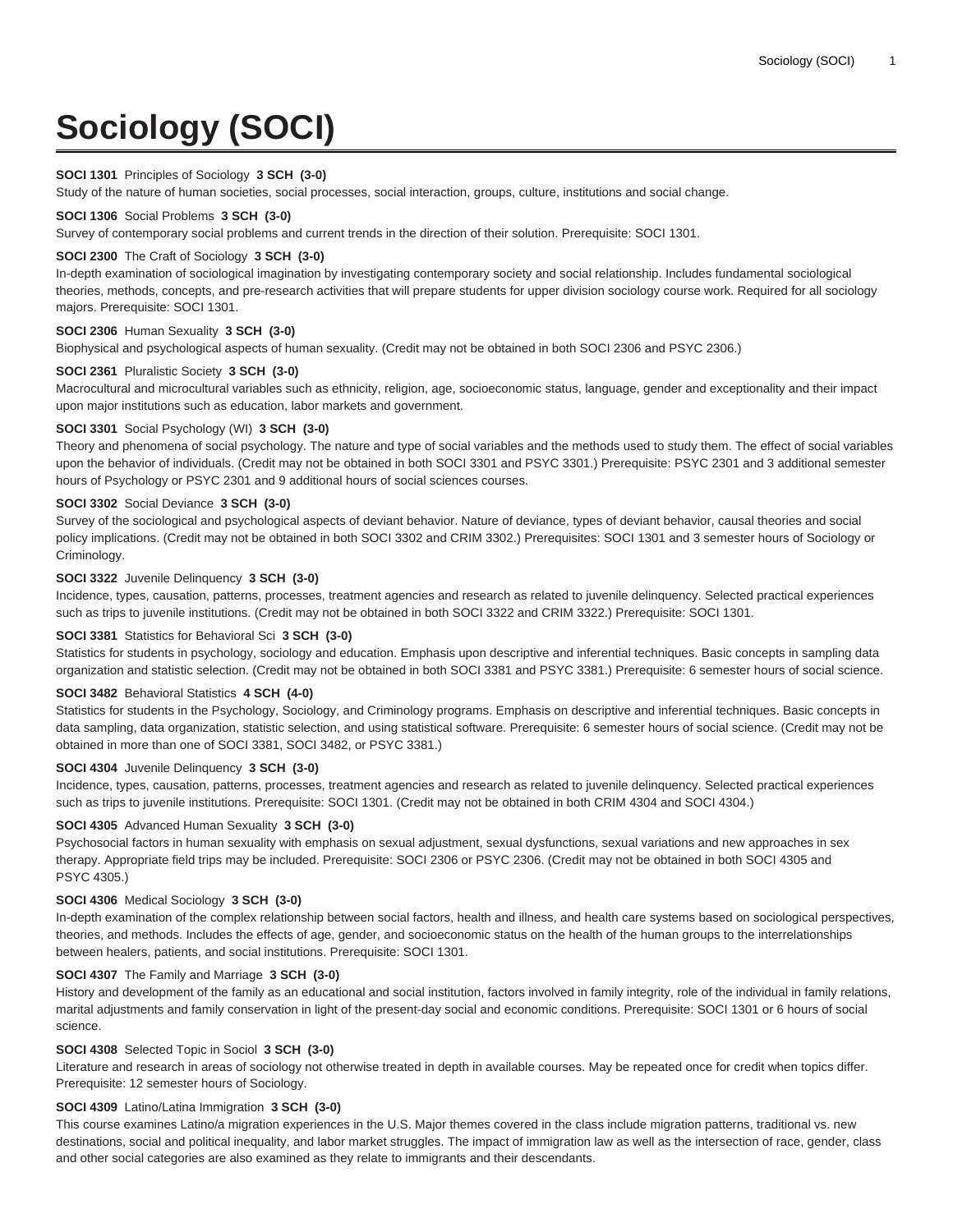# **SOCI 4310** Population Problems **3 SCH (3-0)**

Introduction to demographic concepts, such as fertility, mortality and migration of human populations in a larger social and cultural contest, and to population problems in modern society. Prerequisites: SOCI 1301 or 6 semester hours of social science.

## **SOCI 4312** Social Stratification **3 SCH (3-0)**

Examination of patterns and distribution of stratification and social inequalities in modern society. Prerequisites: SOCI 1301 or 6 semester hours of social science.

### **SOCI 4320** Law and Society **3 SCH (3-0)**

An in-depth examination of law and society through the philosophy and evolution of legal systems and legal institutions. The major functions of law as agents of social control, dispute resolution and societal engineering are addressed. Prerequisites: POLS 2304 or SOCI 1301 and 3 semester hours of Sociology, Criminology or Criminal Justice. (Credit may not be obtained in more than one of CRIJ 4320, CRIM 4320, and SOCI 4320.)

## **SOCI 4324** Technology and Society **3 SCH (3)**

A study of technology and society from the perspective of social values, ethics, sociology, social environment, politics and economics. Prerequisite: 12 hours of social science.

### **SOCI 4336** Drugs and Social Control **3 SCH (3-0)**

Literature and research pertaining to the social control of drugs. Critical analyses of the normative and legal rules governing distribution, use, and overall consumption patterns in both legal and illegal contexts. Prerequisites: 6 semester hours of social science. (Credit may not be obtained in more than one of CRIM 4336, PSYC 4336, and SOCI 4336.)

# **SOCI 4337** Peace Studies **3 SCH (3-0)**

Analyses of relevant theories and concepts such as peace building, social and environment justice, as well as direct, structural, and cultural violence. Causes and consequences of socioeconomic inequality and human suffering including racism, sexism, and various other forms of prejudice and social discrimination. Prerequisite: 6 semester hours of social science. (Credit may not be obtained in more than one of CRIM 4337, PSYC 4337, and SOCI 4337.)

# **SOCI 4338** Social Institutions **3 SCH (3-0)**

Study of major social institutions in society, such as the family, education, and religion, and their common components. Origins of various social institutions, the relationships of social institutions to other aspects of societal structure and function, the impacts they have on the lifestyles of individual human actors. Prerequisite: SOCI 1301 or 6 hours of social science.

### **SOCI 4341** Sociology of Aging **3 SCH (3)**

Study of the last stage in the life-cycle of man. The course emphasizes the interdisciplinary approach necessary in the field of gerontology, the biological, psychological and social aspects of the aging process, along with the social impact of growing proportions of aged persons within the social structure of society. Prerequisite: SOCI 1301.

# **SOCI 4342** Sociology of Death **3 SCH (3)**

Sociological perspectives of the dying process and death itself, including the cultural and institutional means of aiding survivors through the grief, mourning and bereavement process. Prerequisite: 12 semester hours of Sociology.

# **SOCI 4345** Sociology of Religion **3 SCH (3)**

World religions in the context of social, cultural, and ideological perspectives that impact social life in a global world. Prerequisites: junior standing or permission of the instructor.

# **SOCI 4348** Multicultural Groups in the US **3 SCH (3)**

Issues of multicultural groups with salient ethnic characteristics; analysis of the concept of ethnic identity and belonging, and examination of the dynamics of group cohesion within political, economic, social, and immigration contexts. Prerequisite: junior standing or approval of the instructor. (Credit may not be given for both ANTH 4348 and SOCI 4348.)

# **SOCI 4351** Urban Sociology **3 SCH (3)**

The culture, history, and growth patterns of cities; demographic, ecological patterns and trends. Problems of housing and community ogranization. Prerequisite: SOCI 1301.

# **SOCI 4353** Social Movements **3 SCH (3)**

Concepts of social movements; important types of social movements and their relation to the field of collective behavior and social change. Prerequisites: junior standing or permission of the instructor.

#### **SOCI 4362** Race Relations **3 SCH (3)**

Critical analysis of the concept of race, analysis of subordinate peoples in the United States and around the world. Emphasis on dynamics of problems of subordinate groups. Prerequisite: 6 semester hours of Anthropology or Sociology. (Credit may not be given for both ANTH 4362 and SOCI 4362.)

# **SOCI 4364** Minority Women in US Society **3 SCH (3-0)**

An integrated study of the impact that socioeconomic and ethnic/racial factors have on minority women within the United States. Prerequisite: SOCI 1301 or 6 semester hours of social science. (Credit may not be obtained in both SOCI 4364 and WGST 4300.)

# **SOCI 4382** Methods of Social Research **3 SCH (3-0)**

Introduction to the study of the scientific method as applied to social research including the logic of science, covering the nature of data, hypotheses, concepts and objectivity. Prerequisites: ANTH 2302 or SOCI 1301 and 3 semester hours of advanced Anthropology or Sociology. (Credit may be obtained in only one of SOCI 4382, ANTH 4382 or CRIM 4382.)